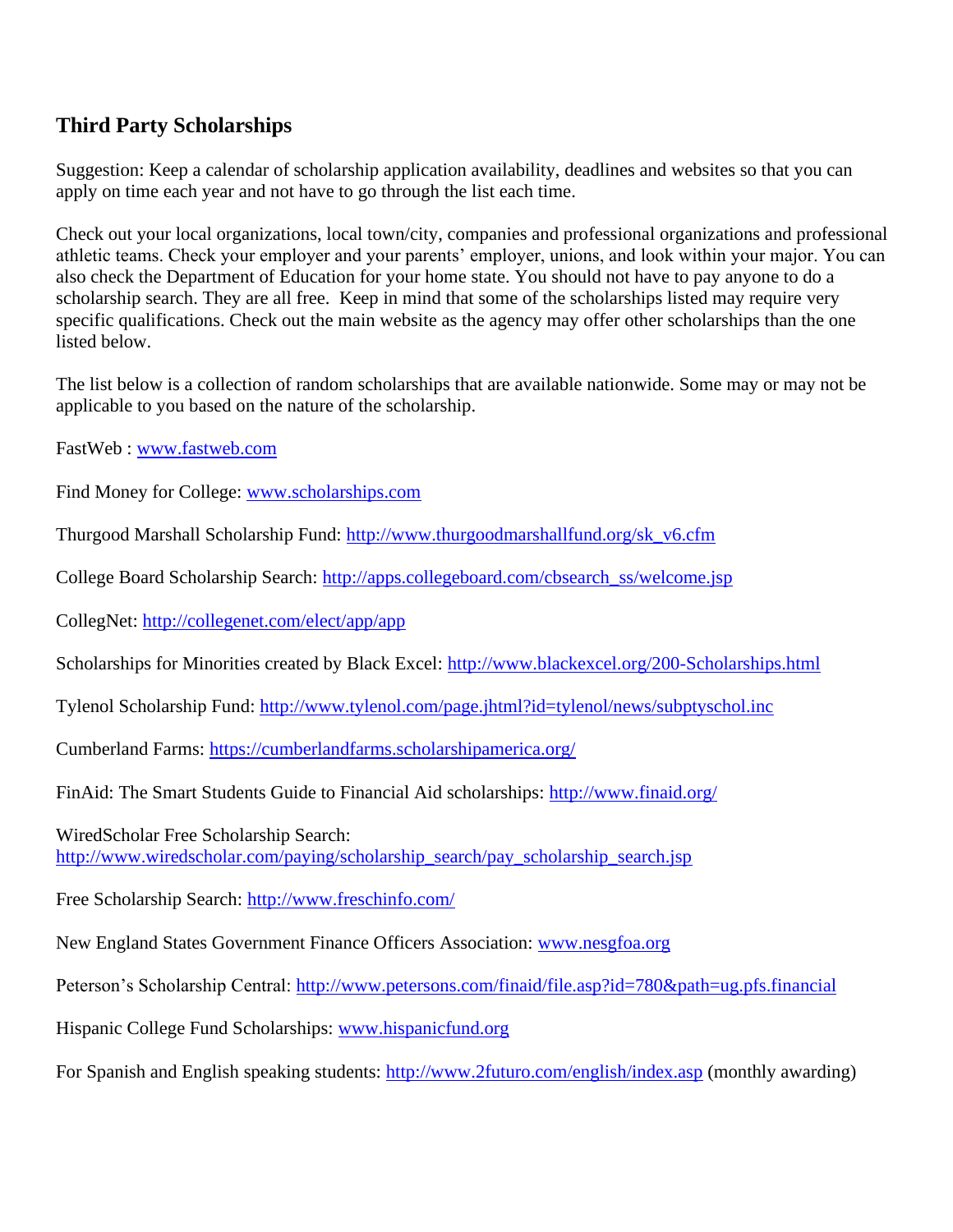Latino College Dollars:<http://www.latinocollegedollars.org/> (list includes scholarships for all ethnic backgrounds)

Student Inventors Scholarships:<http://www.invent.org/collegiate/>

Student Video Scholarships:<http://www.christophers.org/vidcon2k.html>

Coca-Cola: <https://www.coca-colascholars.org/cokeWeb/>

Holocaust Remembrance Scholarships:<http://holocaust.hklaw.com/>

Ayn Rand Essay Scholarships:<http://www.aynrand.org/contests/>

Brand Essay Competition:<http://www.instituteforbrandleadership.org/IBLEssayContest-2002Rules.html>

Gates Millennium Scholarships (major):<http://www.gmsp.org/nominationmaterials/read.dbm?ID=12>

Xerox Scholarships for Students: [http://www2.xerox.com/go/xrx/about\\_xerox/about\\_xerox\\_detail.jsp](http://www2.xerox.com/go/xrx/about_xerox/about_xerox_detail.jsp)

Sports Scholarships and Internships:<http://www.ncaa.org/about/scholarships.html>

National Assoc. of Black Journalists Scholarships (NABJ):<http://www.nabj.org/html/studentsvcs.html>

Presidential Freedom Scholarships:<http://www.nationalservice.org/scholarships/>

Microsoft Scholarship Program:<http://www.microsoft.com/college/scholarships/minority.asp>

William Randolph Hearst Endowed Scholarship for Minority Students: <http://www.apsanet.org/PS/grants/aspen3.cfm>

BOEING scholarships (some HBCU connects): <http://www.boeing.com/companyoffices/educationrelations/scholarships>

Easley National Scholarship Program:<http://www.naas.org/senior.htm>

Minorities in Government Finance Scholarship: [www.gfoa.org](http://www.gfoa.org/) select Student Opportunities

Historically Black College & University Scholarships:<http://www.iesabroad.org/info/hbcu.htm>

Federal Scholarships & Aid Gateways 25 Scholarship Gateways from Black Excel <http://www.blackexcel.org/25scholarships.htm>

Ron Brown Scholarships: [http://www.ronbrown.org](http://www.ronbrown.org/)

United Negro College Fund Scholarships:<http://www.uncf.org/scholarships/uncfscholarship.asp>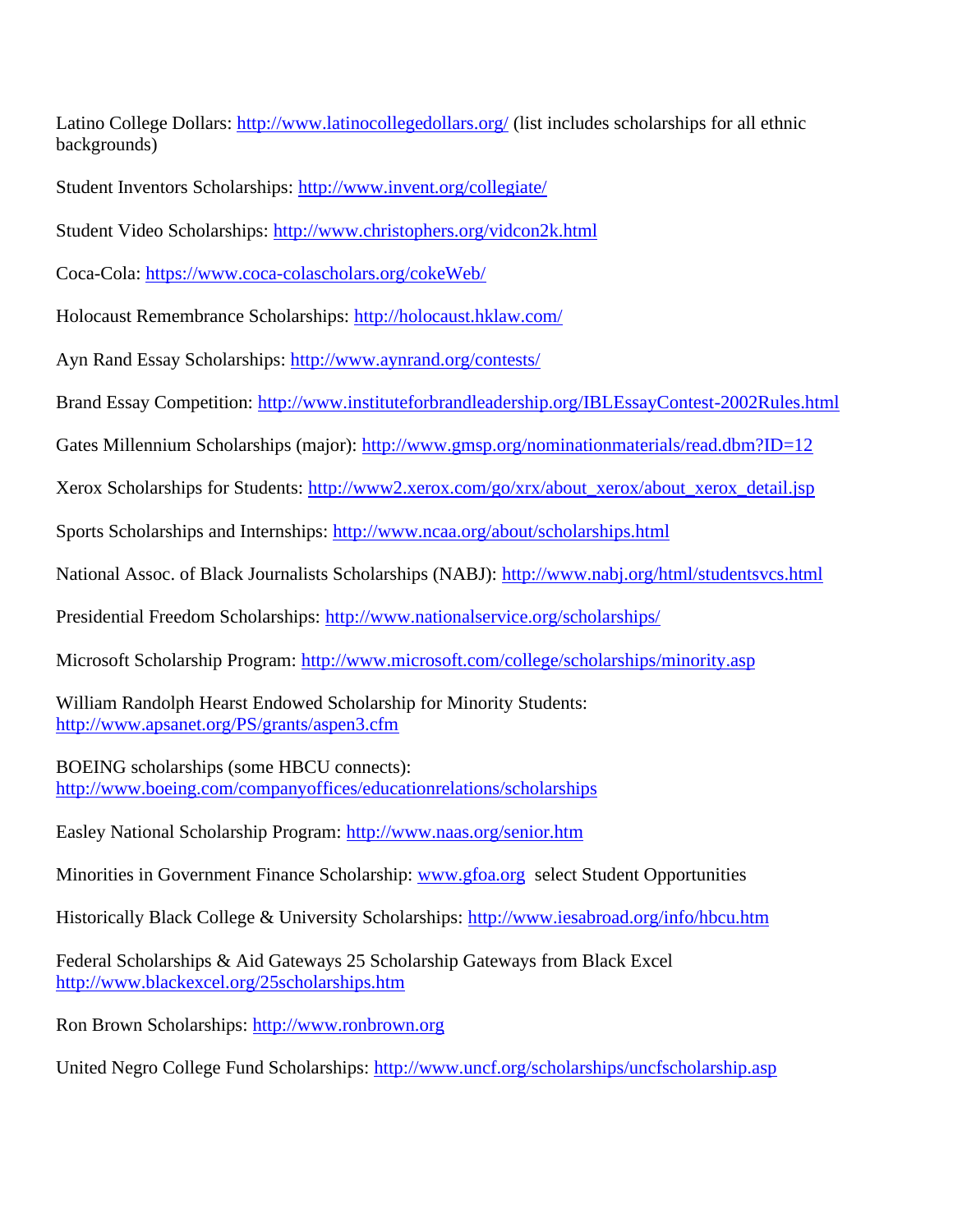Jackie Robinson Foundation Scholarships:<http://www.jackierobinson.org/>

Intel Science Talent Search:<http://www.sciserv.org/sts>

Thurgood Marshall Scholarship Fund:<http://www.thurgoodmarshallfund.org/>

Actuarial Scholarships for Minority Students:<http://www.beanactuary.org/minority/scholarships.htm>

Burger King Scholarship Program;<http://www.bkscholars.csfa.org/>

McDonald's Scholarships (Annual):<http://www.mcdonaldsnymetro.com/>

Urban League Scholarships: [http://www.nyul.org/nyul\\_scholarships.html](http://www.nyul.org/nyul_scholarships.html)

NAACP Scholarships:<http://www.naacp.org/youth/scholarships/?gclid=CIL2puLV2J8CFRghnAodPkGMHw>

First Generation Student Scholarships:<http://telacu.com/site/en/home/education/applications.html>

Asian American Scholarships:<http://www.collegescholarships.org/scholarships/asian.htm>

Disabled War Veterans Scholarships:

<http://www.afcea.org/education/scholarships/undergraduate/DisabledVeteranScholarship.asp>

Colorado Residents Only: Sachs Foundation Scholarships:<http://www.sachsfoundation.org/>

A Better Chance Scholarships:<http://www.abetterchance.org/abetterchance.aspx?pgID=1078>

African American Scholarships (various areas):<http://oedb.org/scholarship/african-american>

Ayn Rand Institute:<http://www.aynrand.org/contests>

Scholarships for Students with Disabilities:<http://www.disabled-world.com/disability/education/scholarships/>

Siemens Westinghouse Competition:<http://www.siemens-foundation.org/>

GE and LuLac Scholarship Funds:<http://www.lulac.org/Programs/Scholar.html>

Union Sponsored Scholarships and Aid:<http://www.aflcio.org/scholarships/scholar.htm>

Aid & Resources For Re-Entry Students:<http://www.back2college.com/>

Scholarships and Fellowships:<http://www.osc.cuny.edu/sep/links.html>

Scholarships for Study in Paralegal Studies: <http://www.paralegals.org/Choice/2000west.htm>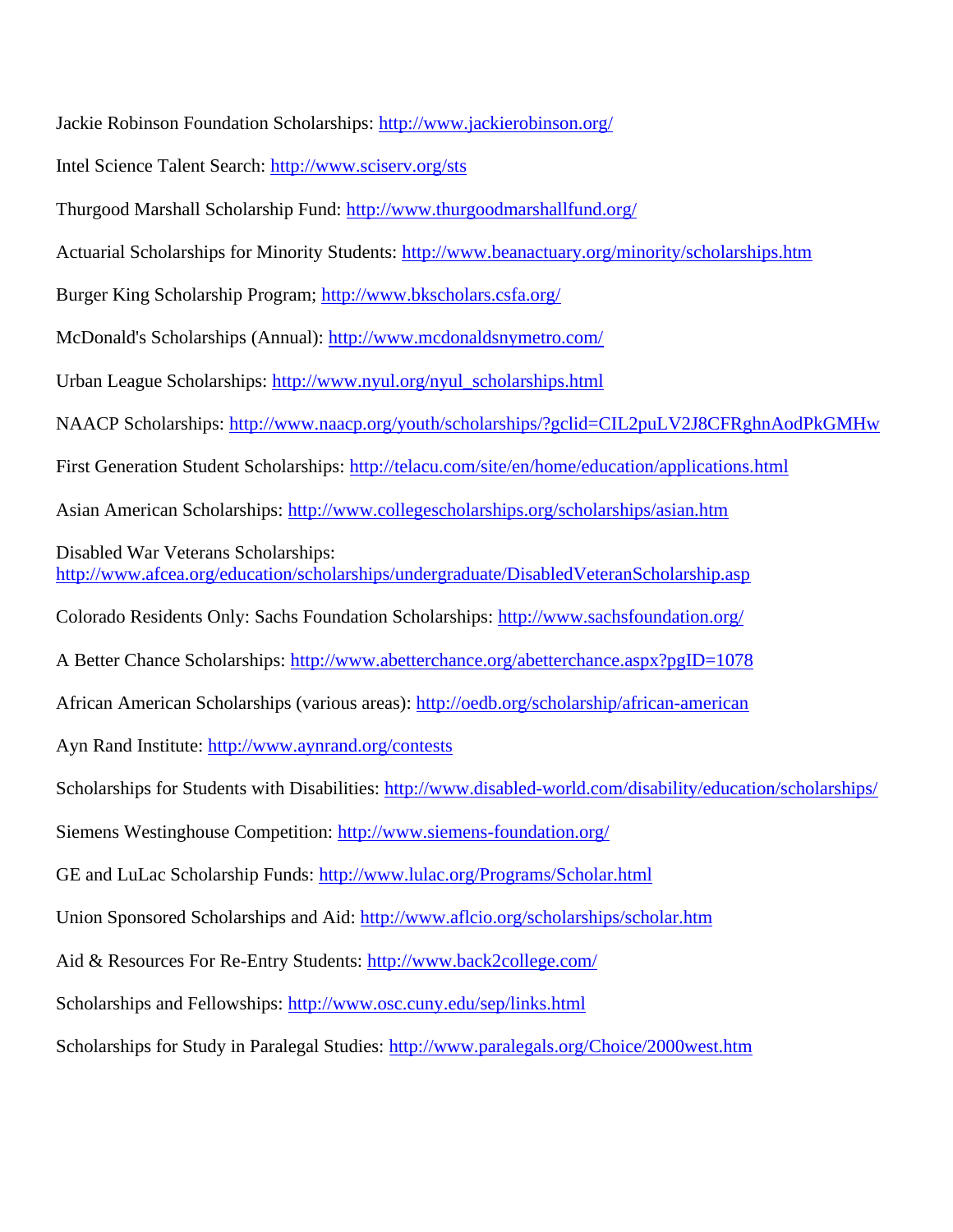HBCU Packard Sit Abroad Scholarships (for study around the world): [http://www.sit.edu/studyabroad/packard\\_nomination.html](http://www.sit.edu/studyabroad/packard_nomination.html)

Elks National Foundation Scholarships:<http://www.elks.org/enf/scholars/mvs.Cfm>

Scholarships for Minorities created by Black Excel:<http://www.blackexcel.org/200-Scholarships.html>

INROADS internships:<http://www.inroads.org/>

ACT-SO bEURoe "Olympics of the Mind" B Scholarships:<http://www.naacp.org/work/actso/act-so.shtml>

Black Alliance for Educational Options Scholarships:<http://www.baeo.org/options/privatelyfinanced.jsp>

ScienceNet Scholarship Listing:<http://www.sciencenet.emory.edu/undergrad/scholarships.html>

The Roothbert Scholarship Fund: [http://www.roothbertfund.org](http://www.roothbertfund.org/)

BELL LABS FELLOWSHIPS FOR UNDER REPRESENTED MINORITIES: [http://www.bell](http://www.bell-labs.com/fellowships/CRFP/info.html)[labs.com/fellowships/CRFP/info.html](http://www.bell-labs.com/fellowships/CRFP/info.html)

TextbookX Scholarship:<http://www.textbookx.com/scholarship/>

Richard L. Davis, FACMPE / Barbara B. Watson, FACMPE Scholarship:<http://www.mgma.com/>

Olive W. Garvey Fellowship:<http://www.independent.org/students/garvey/>

Monster NCAA Final Four Scholarship:<http://scholars.monster.com/>

Hattie M. Strong Foundation Student Loans:<http://www.hmstrongfoundation.org/>

"Free Will and Personal Responsibility" Essay Contest:<http://www.intothebest.com/services/scholarship.html>

Foundation of Research & Education Graduate Scholarship:<http://www.ahima.org/fore/>

Scholarship of the Month: [www.collegescholarships.com/scholarships.html](http://www.collegescholarships.com/scholarships.html)

Environmental Essay Contest:<http://www.abetterearth.org/subcategory.php/303.html>

Delay The Real World Fellowship:<http://www.delayingtherealworld.com/fellowship/index.html>

Datatel Scholars Foundation Scholarship: <http://www.datatel.com/global/scholarships/applicants/opportunities.cfm>

Bachrach Family Scholarship:<http://www.mgma.com/>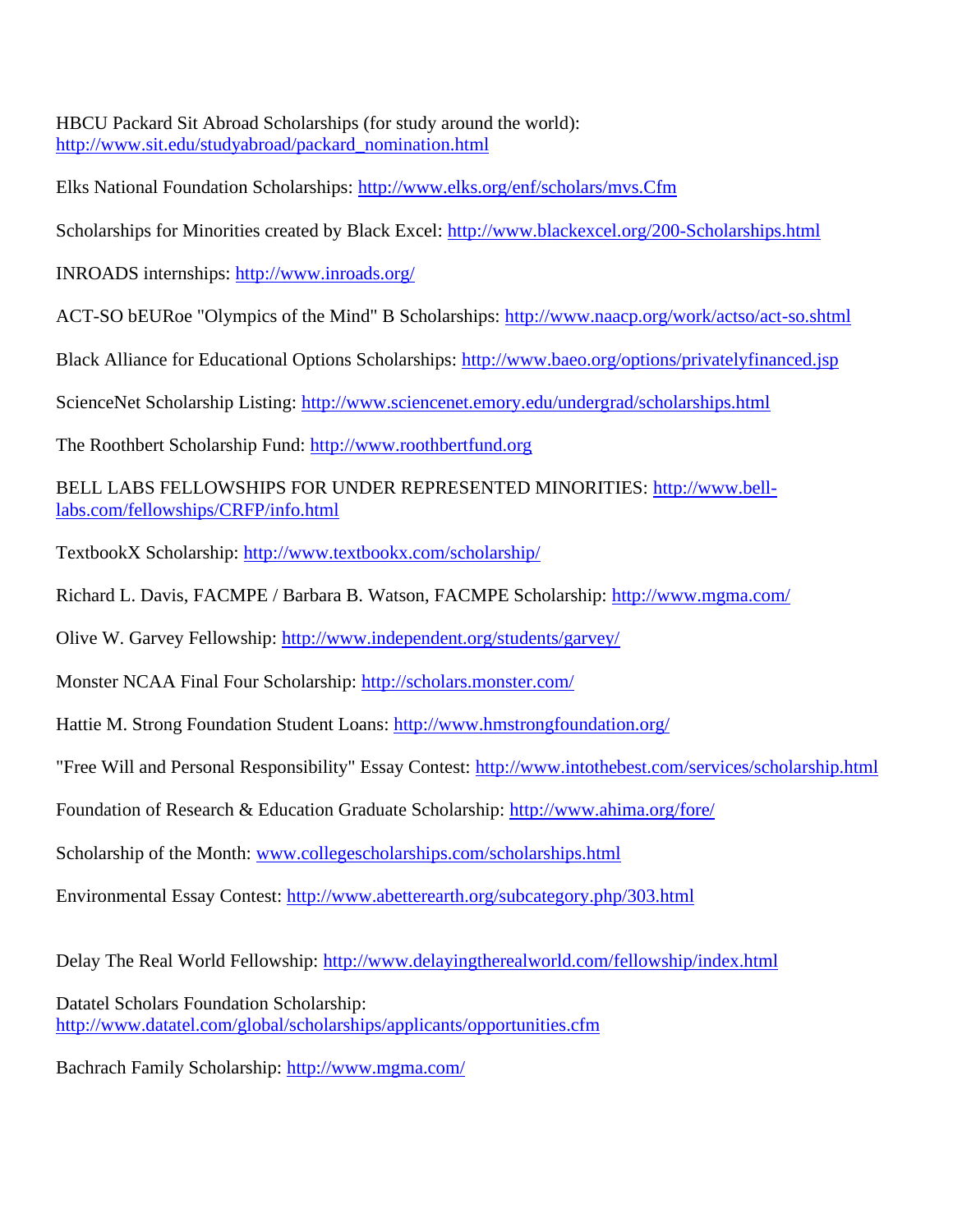Institute for Humane Studies: [http://www.theihs.org](http://www.theihs.org/)

Atlas Shrugged Essay Competition: [www.aynrand.org/contests](http://www.aynrand.org/contests)

Zeta Phi Beta General Undergraduate Scholarships: [www.zpb1920.org/Nat\\_Education](http://www.zpb1920.org/Nat_Education)

Multiple List of Minority Scholarships:<http://gehon.ir.miami.edu/financial-assistance/Scholarship/black.html>

International Students Scholarships & Aid Help:<http://www.iefa.org/>

A Better Earth Essay Contest:<http://www.abetterearth.org/>

Returning Student scholarship:<http://www.datatel.com/dsf>

The Communitarian Essay Contest: [http://www.communitariannetwork.org](http://www.communitariannetwork.org/)

Scholarship Frenzy Scholarship: <http://www.scholarshipfrenzy.com/services/scholarships.jsp>

Part-Time MBA Scholarship - Spencer Educational Foundation:<http://www.spencered.org/>

All – Ink Scholarship: [www.all-ink.com/scholarship.html](http://www.all-ink.com/scholarship.html)

AXA Achievements Scholarship - (link to 5 scholarships): [http://www.axa-achievement.com](http://www.axa-achievement.com/)

Project Excellence Scholarships: [www.project-excellence.com](http://www.project-excellence.com/)

Prudential Spirit of Community Awards: [www.prudential.com](http://www.prudential.com/)

Target Community Students Scholarship: [www.target.com](http://www.target.com/)

Xerox Technology Minority Scholarship: [www.xerox.com](http://www.xerox.com/) (enter 'scholarship' in the search box at the top right)

Barry M. Goldwater Scholarship Program: [www.act.org/goldwater](http://www.act.org/goldwater)

Criminal Justice Research and Development - Graduate Research Fellowships: [www.ojp.usdoj.gov/nij](http://www.ojp.usdoj.gov/nij) [www.usdoj.gov](http://www.usdoj.gov/)

National Restaurant Association Educational Foundation [www.nraef.org](http://www.nraef.org/)

ALTRUSA INTERNATIONAL OF LACONIA www.altrusalaconia.com (Business and Education)

New Hampshire Retired Educators Association - Memorial Scholarship: <http://www.nmaer.com/NRTAWebs.htm>